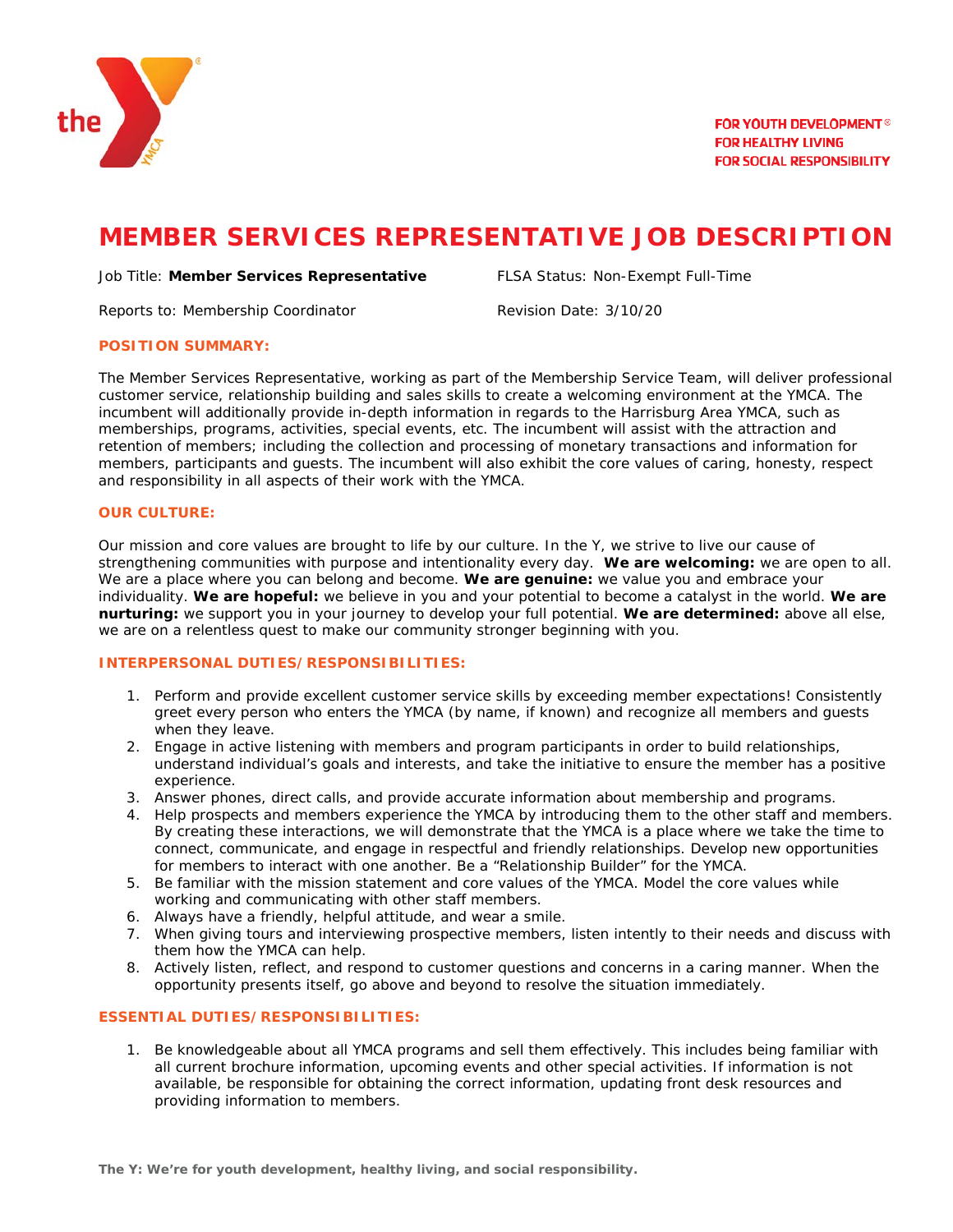

### **FOR YOUTH DEVELOPMENT<sup>®</sup> FOR HEALTHY LIVING FOR SOCIAL RESPONSIBILITY**

- 2. Control access to the facility. Check-in members entering the building by scanning membership cards and obtaining proper identification of guests.
- 3. Register for membership and/or programs by inputting data in the computer, collecting the proper payment and verifying the accuracy of information on YMCA forms.
- 4. Conduct interviews and/or tours responsive to the needs of prospective members; sells memberships.
- 5. Enter all transactions accurately and completely into the computer system. Balance all end of shifts and report any discrepancies to supervisor.
- 6. Follow and enforce all YMCA procedures and policies, including: personnel guidelines, safety guidelines, facility access procedures and membership policies. Carry out emergency plans as necessary.
- 7. Maintain a clean and safe YMCA. Take initiative to clean up/repair areas.
- 8. Be dressed in staff uniform and wear nametag at all times.
- 9. Attend and remain current on all mandatory trainings and staff meetings.
- 10. Be knowledgeable and supportive of the YMCA Annual Campaign.
- 11. Any other duties as assigned.

#### **QUALIFICATIONS:**

- Strong communication, customer service, and problem solving skills.
- Ability to actively listen.
- This person needs to be a self-starter, able to handle multiple tasks under limited supervision, work well in a team setting and be detail oriented.
- Experience with and knowledge of computers.
- Possess a positive and professional attitude.
- Have cash handling skills and the ability to reconcile shift transactions.
- A willingness to commit to the mission of the YMCA.

## **PHYSICAL DEMANDS:**

While performing the duties of this job, the employee is frequently required to sit, stand, walk, use hands and fingers, handle or feel objects, tools or controls; reaches with hands and arms; climb or balance; stoop, kneel, crouch, crawl; smell and hear. The employee must occasionally lift and/or move up to 30 pounds. Specific vision abilities required by this job include close and distant vision, peripheral and depth perception, and the ability to adjust focus. Acute hearing skills are required.

#### **WORK ENVIRONMENT:**

While performing the duties of this job, this individual may be occasionally exposed to wet conditions. The typical noise level in the Member Service area is moderate.

#### **EFFECT ON END RESULT:**

The Member Service Representative position, as part of the Member Service Team, will allow for more consistent and quality customer service by making members, participants and guests of the YMCA feel welcome and increase their sense of belonging to the YMCA. This position will strengthen our ability to provide accurate files, bills, and membership program information.

The overall result of these actions will create engaged members and participants with a strong connection to the YMCA. Their positive experiences will result in members and participants becoming ambassadors for the YMCA.